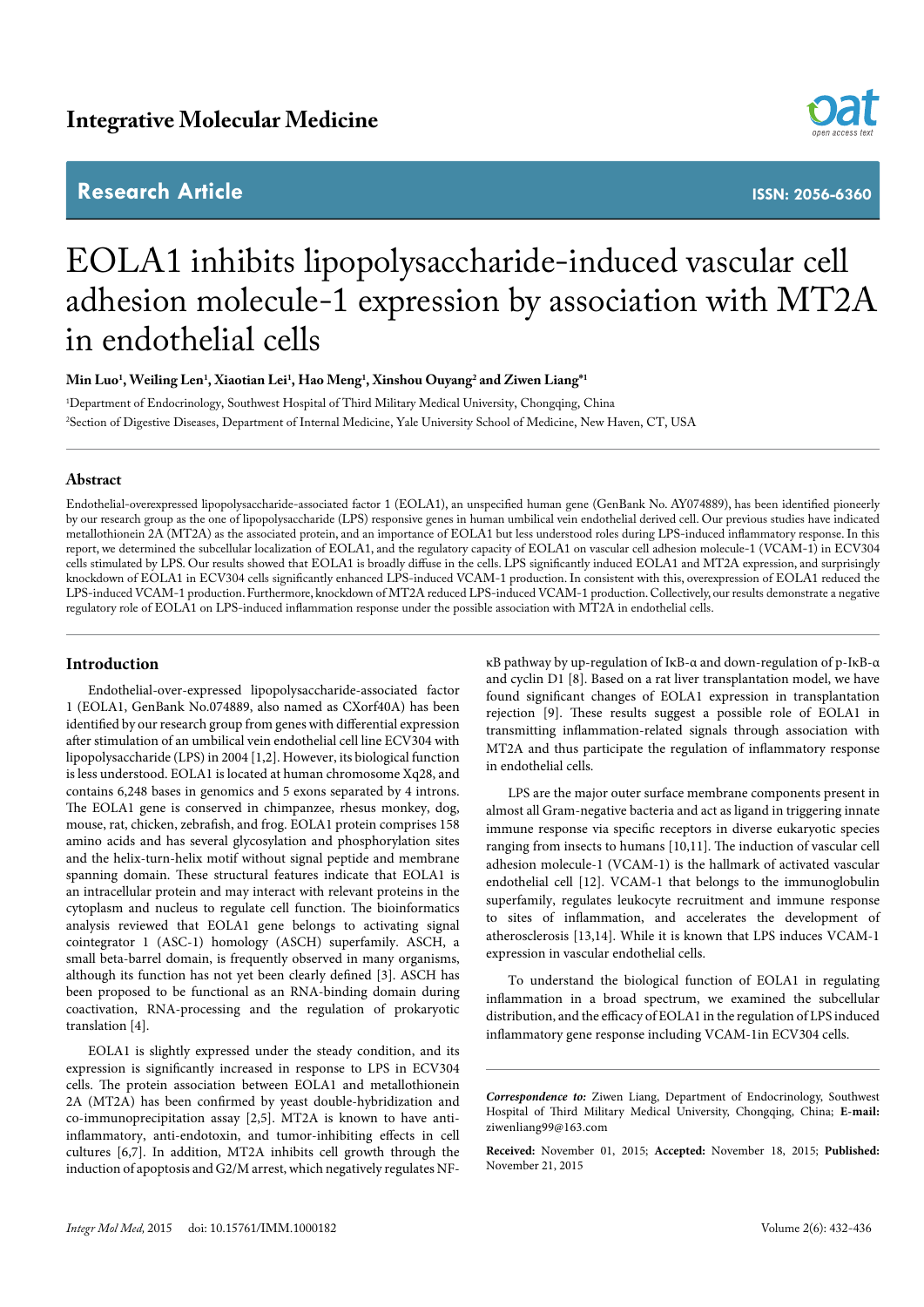#### **Materials and methods**

#### **LPS preparation and cell culture**

Purified native LPS phenol (Sigma) was dissolved in phosphatebuffered saline (PBS) to the dilution of 1 mg/ml and stored at -20°C. For experiments, the LPS stock solution was further diluted into supplemented tissue culture media to the working concentration of 100 ng/ml. ECV304 (ATCC) were cultured in Medium 199 supplemented with 10% fetal bovine serum, 3 mg/ml Hepes, 100 U/ml penicillin G, 100 mg/ml streptomycin and 6 U/L insulin on gelatin coated dishes in a humidified atmosphere of 5%  $\mathrm{CO}_2$ . Confluent cultures were detached with EDTA-Trypsin solution and split into 1:3 for further use.

## **Construction of EGFP-EOLA1 fusion protein expression plasmid and cell transfection**

A pair of primers was synthesized according to the open reading frame (ORF) sequence of EOLA1 (forward primer: 5' -ACCAGGATCCTCTCTTCATGCCCAAAG-3', reverse primer: 5' -AGCAGGATCCTCTCTTCATGCCCCAAAG-3'); *EcoR* I and *BamH* I endonuclease sites were introduced into the terminals of forward and reverse primers, respectively. ECV304 cells were stimulated with LPS (100ng/ml) for 6 hours, and then the total RNA was extracted for RT-PCR (TaKaRa), and finally the ORF sequence of EOLA1 was amplified. The PCR product and pEGFP-N2 plasmid (Clontech) were cut with endonucleases *EcoR* I and *BamH* I, then the enzyme cutting products were recovered by electrophoresis and linked with DNA ligase (TaKaRa), and finally the target ORF sequence was inserted into pEGFP-N2 plasmid and single colonies were selected for sequencing (TaKaRa) after transformation of competent *Escherichia coli* DH5α.

For cell transfection, ECV304 cells were split onto 6-well culture plate (pre-covered with a sterile coverslip) by  $1.5 \times 10^5$ /well. When 80% fusion was achieved in the cell culture, the fusion protein expression plasmid pEGFP-EOLA1 and the control plasmid pEGFP-N2 were transfected into cells using the liposome Lipofectamine<sup>™2000</sup> (Invitrogen) for 48 hours. The transfection efficiency was determined by GFP positive versus negative cells.

#### **Subcellular distribution of EOLA1**

After cell transfection for 48 hours, the culture medium was removed, and then the cells were rinsed twice with PBS and fixed with 4% PFA. A part of cells was used to examine the subcellular location; the cells were incubated with rat anti-GFP antibody (primary antibody) and goat anti-rat antibody (secondary antibody), stained with DAPI, and photographed under LSM510 META laser confocal microscope (Zeiss). For observation under immunoelectron microscope, the cells were fixed with 4% PFA, and then oxidized with 3% hydrogen dioxide and incubated with serum. The incubation was performed with the previously prepared rabbit anti-EOLAl polyclonal antibody as primary antibody and HRP-labeled goat anti-rabbit IgG antibody as secondary antibody. Then the cells were stained with HRP-labeled streptoantibiotin and diaminobenzidine (DAB), re-fixed with 2.5% glutaral and fixed with 0.1% osmic acid, dehydrated with acetone at a gradient, and then preserved overnight in the saturated uranyl acetate prepared with 70% acetone. The cells were further rinsed with pure acetone, soaked with the mixture of acetone and epoxy resin (v:v=1:1), treated with pure embedding medium (without epoxy resin curing promoter DMP-30) and embedding medium (with DMP-30) at 40℃, and embedded with epoxy resin 618. Finally the cells were made into

ultrathin sections, stained with lead, observed and photographed under TECNA110transmission electron microscope (Philip).

#### **Knock-down experiments**

Knock-down of EOLA1 was accomplished using RNA interfere (RNAi). The oligonucleotide sequences of EOLA1-shRNA (small hairpin RNA) were sense: 5'-AGGAGGCAAGGATGTATT CTTCAAGAGAGAATACATCCTTGTTTTTTT-3', and anti-sense: 5'-AATTAAAAAAAGGAGGCAAGGATGTATTCTCTCTT-GAAGAATACATCCTTGCCTCCTGGCC-3'. For knock-down of MT2A, the oligonucleotide sequences of MT2A-shRNA were sense: 5'-GATCCGCCGTG ACCGTTTGCTATATTTCAAGAGA-ATATAGCAAACGGTCACGGTTTTTTGGAAA-3', and anti-sense: 5'-AGCTTTCCAAAAAACCGTGACCGTTTGCTATATTCTCTT-GAAATATAGCAAACGGTCACGGCG-3'. The shRNA expression cassette driven by H1 promoter was engineered by inserting those oligonucleotides into the plasmid pSilencer 3.1/H1 hygro (Ambion). An unengineered plasmid, pH1 was used as a blank control. The cells were transfected with pH1, pH1-EOLA1shRNA, or pH1-MT2A shRNA with lipofectmine 2000 in serum-free OPTI-MEMI (Invitrogen) according to the instruction manual. The concentration of DNA vectors for transfection was  $8 \mu g/ml$  in a final volume of 500  $\mu$ l. The cells were washed after 4 h incubation and resuspended in complete growth medium with serum for further experiments.

#### **RT-PCR and VACM-1 assay**

The Total RNA was isolated from the cells using Trizol reagent following the manufacturer's instructions (Invitrogen). To measure the gene mRNA expression level, RT-PCR was performed using one step reagent kit (TaKaRa). The primers are synthesized from commensal (EOLA1 upstream: 5'-GCTCGAATTCATGAAGTTTG-GCTGCCTCTC-3', downstream: 5'-AGCAGGATCCTCTCTTCAT-GCCCCAAAG-3'. β-actin: upstream: 5'-CGGGAAATCGTGCGT-GACATT-3', downstream: 5'-CTAGAAGCATTTGCGGTGGAC-3'). For VACM-1 assay, the cells were homogenized in PBS (1:2, w/v) containing 1% protease inhibitors and then centrifuged at 12,000×g for 20 min at 4°C. The supernatants were analyzed using ELISA kit (Sigma) according to the manufacturer's instructions.

#### **Western blot analysis**

Transfected cells were lysed with RIPA buffer supplemented with Complete Protease Inhibitor Tablets (Roche). Lysate protein concentration was measured by Lowry assay. The protein samples (30 µg) were loaded on SDS-9% polyacrylamide gels and then transferred to Protein nitrocellulose membranes in an electroblotting apparatus, using standard procedures. Immunodetection was performed as described previously [2] by using anti-EOLA1, anti-MT2A or anti-GFP as first antibody, and an second antibody Ig-horseradish peroxidase conjugate (Invitrogen), anti-β-actin as a loading control. The anti-EOLA1 polyclonal antibody was produced from New Zealand white rabbits immunization and identified by Western blot. IgGs against EOLA1 were purified on a protein A Sepharose column. The efficiency of polyclonal antibody was measured by ELISA analysis.

#### **Statistical analysis**

Data were expressed as means ± standard error. Stuent's *t* tests were performed to determine the statistical significance for the assays of ELISA; *p*<0.05 was considered statistically significant.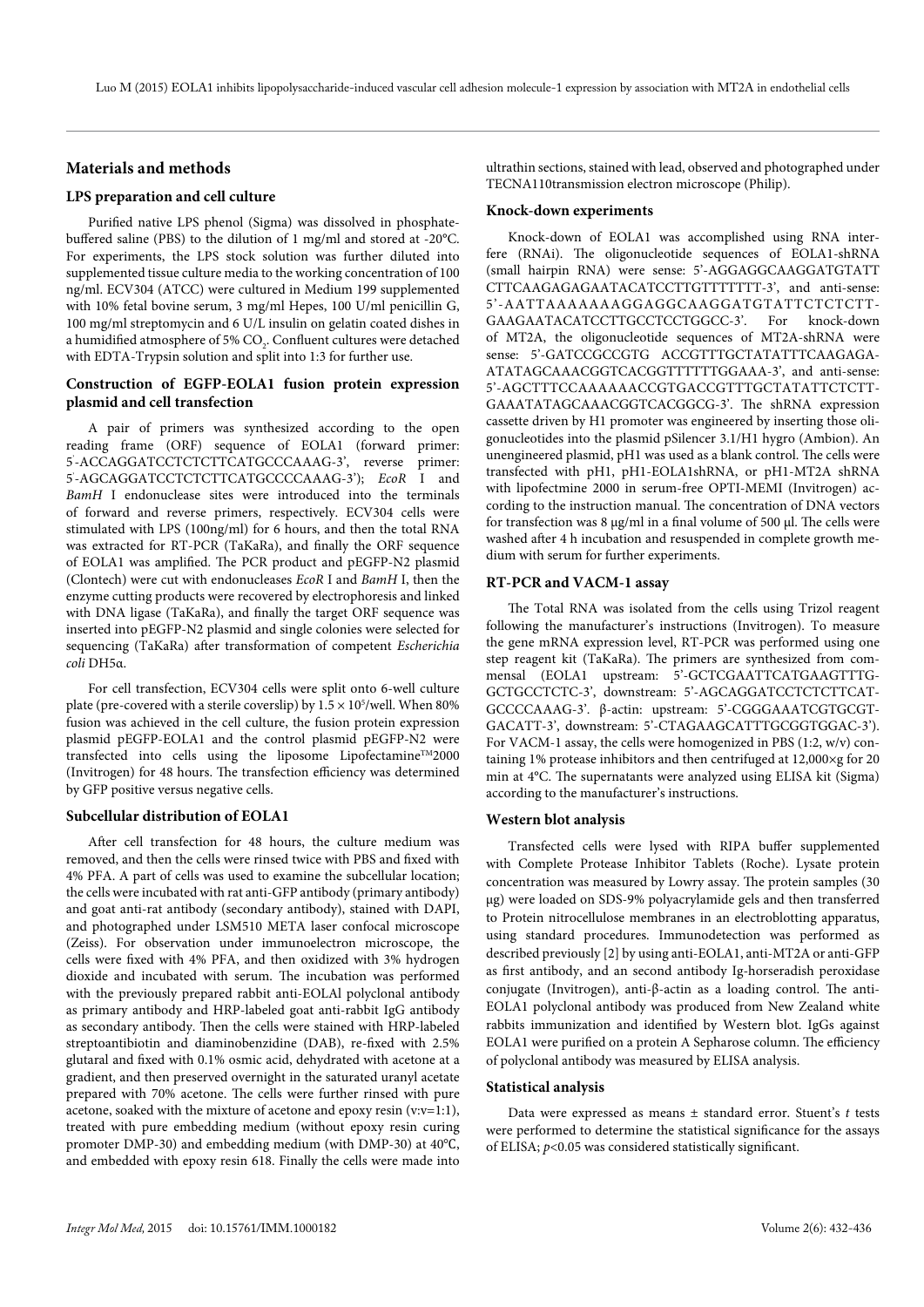## **Results**

## **Subcellular distribution of EOLA1in ECV304 cells**

ECV304 cells were transfected with pEGFP-EOLA1 fusion protein expression plasmid and the control of pEGFP-N2 plasmid for 48h. The images were observed under laser confocal microscope. ECV304 cells transfected with either control plasmid or fusion protein expression plasmid demonstrated uniform whole-cell distribution by green fluorescence, while the cells transfected with fusion protein expression plasmid also had nuclear aggregation (Figure 1A). With the prepared rabbit anti-EOLA1 polyclonal antibody as primary antibody, the transfected cells were labeled immunologically and then observed under electron microscope. There was no immunological precipitate in the cells transfected with control plasmid but significantly immunological precipitates deposited in the cytoplasmic ground substance of cells transfected with fusion protein expression plasmid (Figure 1B).

## **LPS induction of EOLA1 expression and VCAM-1 production in ECV304 cells**

ECV304 cells were grown to 80% confluence and stimulated with LPS (100 ng/ml) for a time-course as indicated. The cells showed that EOLA1 transcription was increased in a time-dependent manner (Figure 2A). VCAM-1 concentrations in the clarified culture supernatants were then measured by ELISA. Exposure of the cells to LPS (100ng/ml) induced significantly increase of VCAM-1 production (Figure 2B).



Figure 1. Subcellular location of EOLA1 is indicated in ECV304 cells. ECV304 cells were transfected with the blank plasmid pEGFP-N2 and the fusion protein expression plasmid pEGFP-EOLA1. After 48 hours culture, the transfected cells were fixed with 4% PFA. A, The cells were incubated with rat anti-GFP antibody (primary antibody) and goat antirat antibody (secondary antibody), stained with DAPI, and photographed under LSM510 META laser confocal microscope. B, The cells were incubated with rabbit anti-EOLAl polyclonal antibody (primary antibody) and HRP-labeled goat anti-rabbit IgG antibody (secondary antibody), stained with HRP-labeled strepto-antibiotin and diaminobenzidine, and embedded with epoxy resin 618. Finally the cells were made into ultrathin sections, stained with lead, observed and photographed under TECNA110transmission electron microscope. The white arrow identifies immune sediment deposition in ECV304 cells transfected with pEGFP-EOLA1 by anti-EOLA1 antibody.



**Figure 2.** LPS induces the production of EOLA1 and VCAM-1 in ECV304 cells. A, ECV304 cells were treated with LPS (100ng/ml) for various periods of time 0, 3, 6, 12, and 24 hours and the total RNAs were analyzed by RT-PCR to EOLA1, B, ECV304 cells were stimulated with LPS (100ng/ml) for the indicated periods of time and the supernatants were collected and assayed for VCAM-1production by ELISA. Data show one representative experiment out of three independent experiments.

## **Overexpression of EOLA1 inhibited the expression of VCAM-1 induced by LPS in ECV304 cells**

To further characterize the functional effects of EOLA1 on VCAM-1 induction in ECV304 cells, the cells were co-transfected with pOPRSV I -EOLA1-EGFP and pCMV-Lac I plasmids to stably overexpress EOLA1 after induced by IPTG (Figure 3A). The cells with overexpression of EOLA1 were treated with LPS (100 ng/ml) after adding IPTG for 48 h. The VCAM-1 protein production is cell supernatant was detected by ELISA assay in 6 h after LPS treatment. The results showed that LPS significantly induces VCAM-1 protein secretion, and overexpression of EOLA1 decreased the VCAM-1 protein level induced by LPS in ECV304 cells (Figure 3B).

## **Knock-down EOLA1 enhances the expression of LPS induced VCAM-1 production in ECV304 cells**

To further investigate the efficacy of EOLA1 on LPS induced VCAM-1 production in ECV304 cells, the cells were transfected with EOLA1 shRNA to silence EOLA1 gene. EOLA1 expression was confirmed significantly down-regulated in EOLA1-shRNA transfected cells by western blot. Knock-down EOLA1 also shows inhibition on the expression of MT2A (Figure 4A). Knock down EOLA1 enhances LPS induced VCAM-1 protein secretion (Figure 4B).

## **EOLA1 regulates VCAM-1 production through MT2A**

EOLA1 has an association with MT2A in ECV304 cells, and EOLA1 regulates the expression of MT2A, suggesting EOLA1 mediates VCAM-1 production through association with MT2A. We further investigated the roel of MT2A in LPS induced immune response. MTA2 knockdown cells were treated with LPS, and the cell supernatant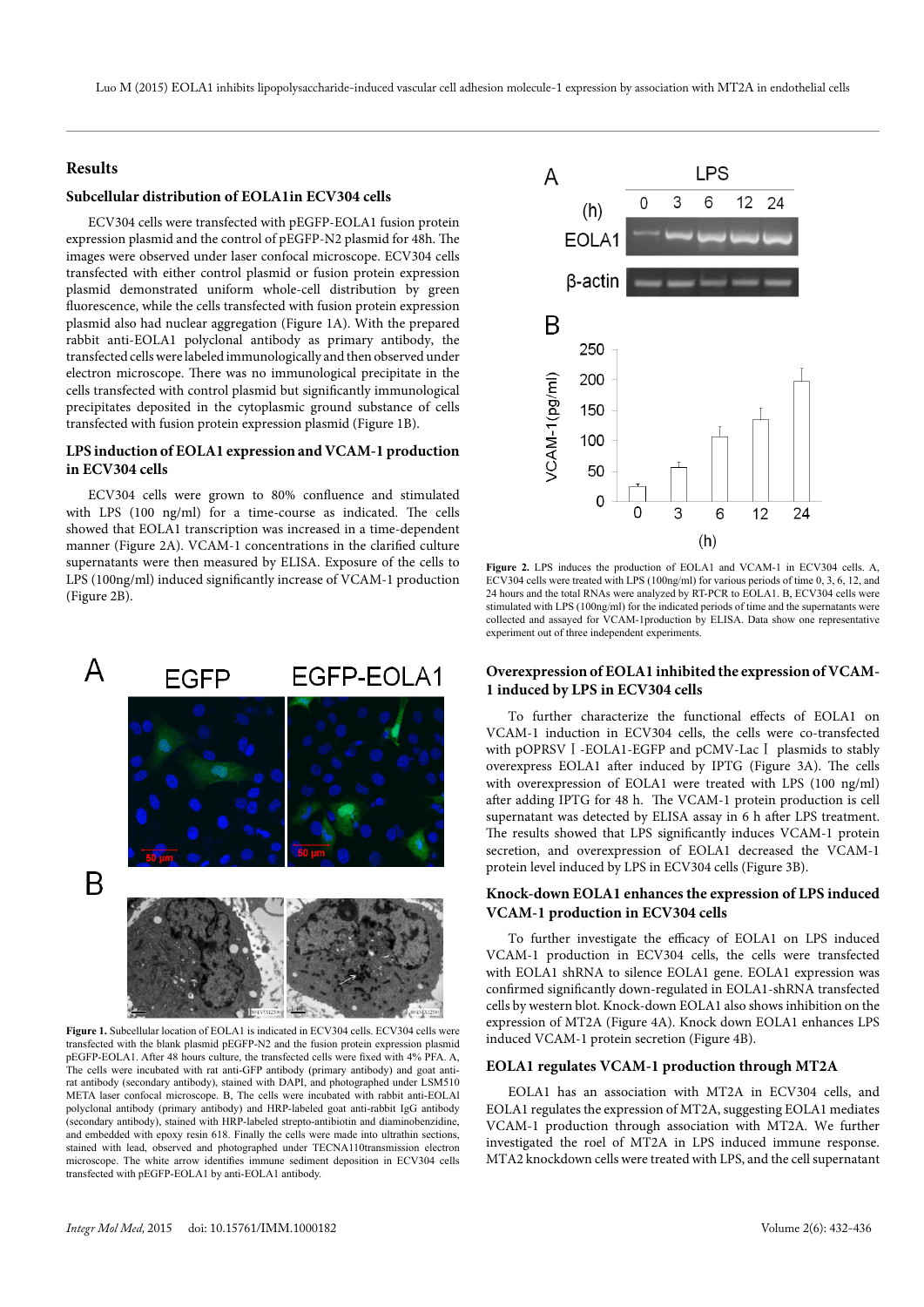

**Figure 3.** Overexpression of EOLA1 prevents LPS induced VCAM-1 production in ECV304 cells. ECV304 cells were transcript with pOPRSVⅠ-EOLA1-EGFP and pCMV-Lac I plasmids, and induced by IPTG. A, Overexprssion of EOLA1 was demonstrated by Western blotting analysis with anti-EOLA1 antibody 48 after IPTG induced. B, The induced cells with IPTG were tested for their ability to produce VCAM-1 upon LPS stimulation (100 ng/ml) for 6 h using a commercial ELISA kit. Data represent the mean ± S.D of three independent experiments. \*p<0.05.



of VCAM-1 was measured by ELISA assay in 6h after LPS treatment. The results showed that knock-down MT2A down regulates LPS induced VCAM-1 protein secretion in ECV304 cells (Figure 5).

#### **Discussion**

*EOLA1* is a novel gene pioneerly identified by our research group from the screening of LPS induced gene expression in ECV304 cells. However, little is known about its biological function in inflammation. To understand the subcellular distribution of EOLA1, we directionally cloned the ORF sequence of EOLA1 into pEGFP-N2 carrier and thus successfully constructed the eukaryotic expression plasmid of EGFP-EOLA1 fusion protein to transfect ECV304 cells. Furthermore, we observed the transfected cells under laser confocal microscope after transient expression. The observations showed strong green fluorescence signals in both the cytoplasm and nucleus. The DAPI staining confirmed that the fusion protein was expressed in the cytoplasm and aggregated in the nucleus. Besides, we further observed the subcellular localization of EOLA1 at a level of cell ultrastructure by the use of immunoelectron microscopic enzyme labeling technique, and the results confirmed the expression of EOLA1 in the cytoplasm. The above observations indicate that EOLA1 is an intracellular protein and has a capacity to translocate into the nucleus from the cytoplasm, although such phenomenon still needs to be further confirmed in the future.

ECV304 cells belong to human umbilical vein endothelial cells, which can be activated by LPS stimulation. After LPS stimulated cells, signal transduction through membrane receptor Toll-like receptor-4, has been relieved I-κB inhibition of NF-κB, which turns into the nucleus, promoted the expression of VCAM-1 and release, activate



**Figure 4.** Knock-down of EOLA1 with shRNA inhibits the expression of MT2A and increases the LPS-induced VCAM-1 production in ECV304 cells. A, ECV304 cells were transfected with control or EOLA1 shRNA for 48 hours. The cells were lysed and analyzed by Western blotting with anti-EOLA1 or anti-MT2A antibodies, β-actin as a loading control. B, ECV304 cells were transfected with control or EOLA1 shRNA for 24 hours and then cultured with or without LPS (100 ng/ml) and the concentration of VCAM-1 in the culture supernatants was determined 6 after stimulation. Data represent the mean ± S.D of three independent experiments. \*p<0.05.

**Figure 5.** EOLA1 mediates LPS induced VCAM-1 production by MT2A. A, ECV304 cells were transfected with MT2A shRNA or control shRNA, and the cells were lysed and analyzed by Western blotting with anti-MT2A or ant-EOLA1 antibody, β-actin as a loading control. B, ECV304 was transfected with MT2A shRNA or control shRNA and then stimulated with LPS (100 ng/ml) for 6 h. VCAM-1 production was assayed by ELISA. Data represent the mean+S.D of three independent experiments. \*p<0.05.